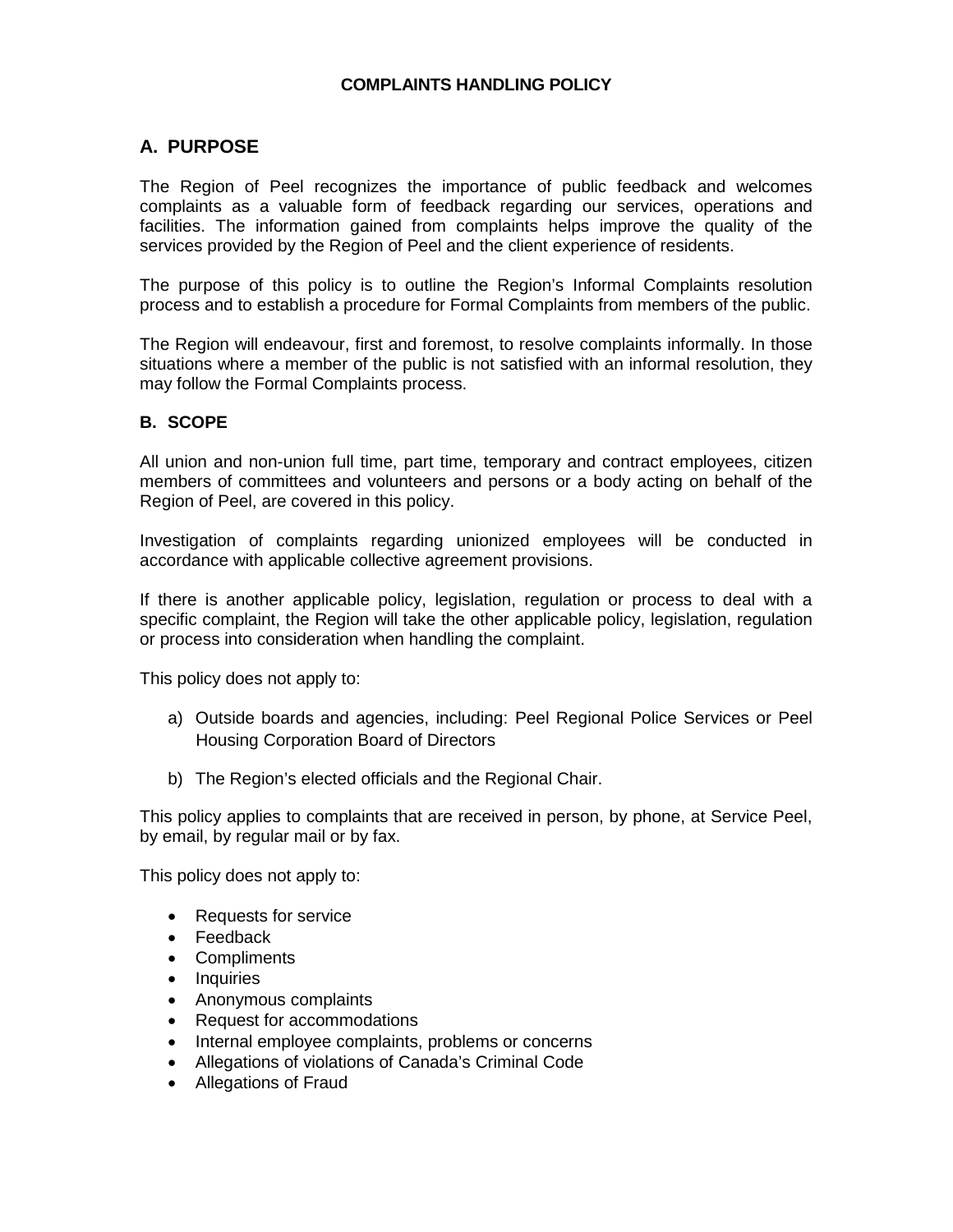These communications and requests are all handled through other mechanisms and processes.

## **C. DEFINITIONS**

## **What is a complaint?**

A complaint is any expression of dissatisfaction about the programs, facilities, Regional services, operational procedures, staff or the action or lack of action taken regarding operations, facilities or services provided by the Region of Peel or by a person or body acting on behalf of the Region of Peel.

For clarity, a request for service is not a complaint. A request for service is an inquiry about a Regional service, program or operation in general or specific terms, or a query about how to receive, request assistance, inform, determine cost, or how to use or access a service, program or operation.

A Formal Complaint means a complaint that has not been successfully resolved through the Informal Resolution Process as outlined in this policy. The complainant has chosen to formalize the complaint by completing a Region of Peel Public Complaint form.

An Informal Complaint means a complaint that has been received by the Region by telephone, email, regular mail or in person, which has not been submitted on a Public Complaint Form.

All non-anonymous complaints filed necessitate a response. Anonymous complaints will not be responded to.

### **Who Can Make a Complaint?**

Anyone who uses or is affected by Regional services can make a complaint. This includes:

- Residents
- People who work in or visit the Region
- Local businesses
- Community groups

Some individuals may require assistance to make a complaint and complainants may authorize someone to assist them.

# **D. POLICY**

The Region of Peel is committed to a consistent process to respond to complaints received from members of the public regarding programs, facilities, Regional services, operational procedures, staff or the action or lack of action taken regarding operations, facilities or services provided by the Region of Peel or by a person or body acting on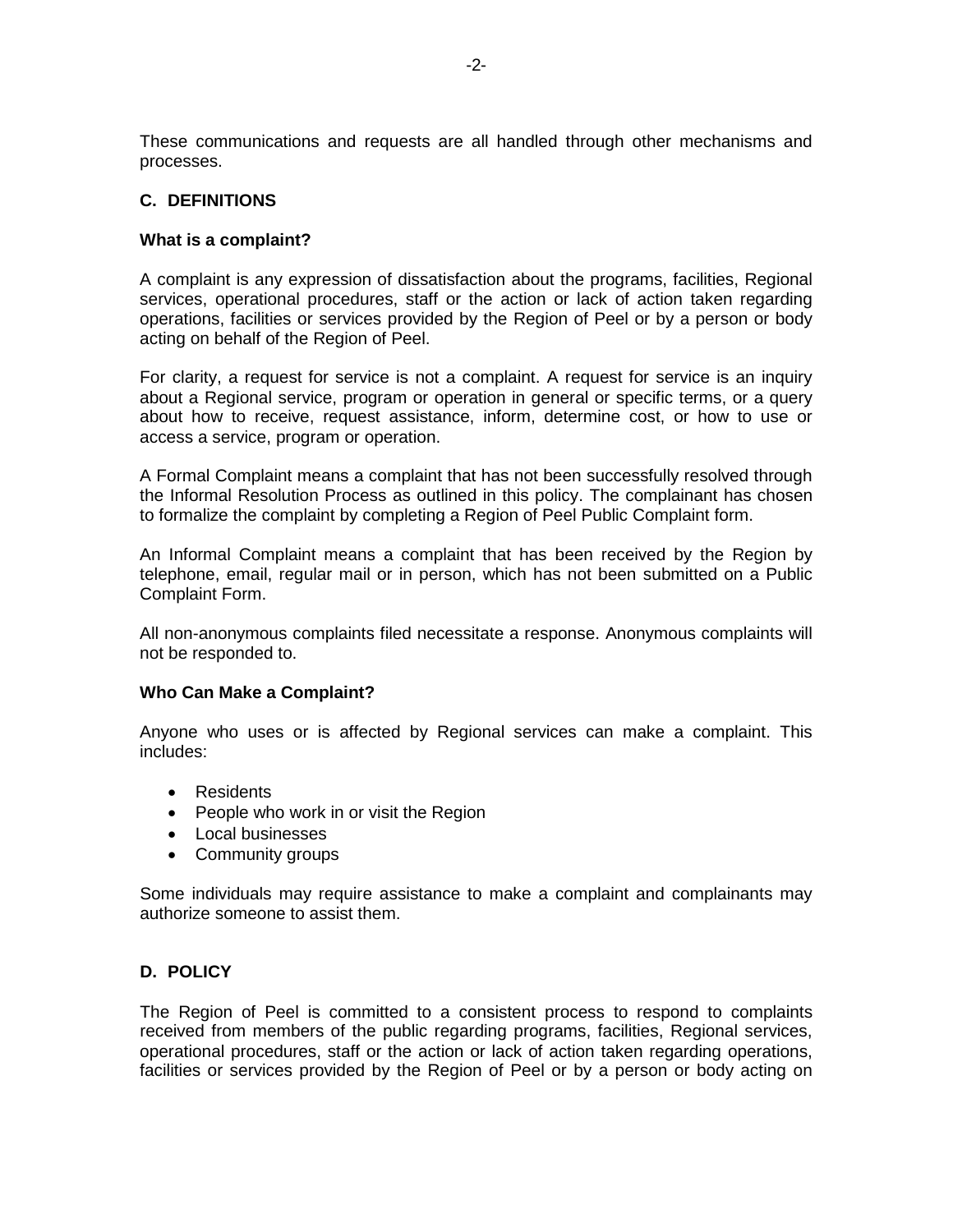behalf of the Region of Peel. This policy and the accompanying procedures outline the process to be followed and service standards for the handling of public complaints.

The Region of Peel will deal with all complaints promptly, courteously, impartially and professionally. All complainants will be treated with respect and will not receive adverse treatment or any form of reprisal.

All complaints will be dealt with in accordance with the *Municipal Freedom of Information and Protection of Privacy Act* and other applicable legislation. The identity of the complainant will be made known only to those who need to know in order to consider the complaint. All participants in the complaints process shall keep the details of the complaint confidential except as may be required by law. If the matter goes to a formal complaint process, it may be necessary to release the complainant's name and contact information during the resolution process.

# **E. SERVICE STANDARDS**

The following Service Standards will be adhered to in the handling of all complaints received.

- Complainants must receive an acknowledgement of receipt of their complaint within three business days. This acknowledgement must identify who will be following up on the complaint as well as their contact information.
- A final response or update must be sent to the complainant within 20 business days, barring exceptional circumstances.

# **F. RESPONSIBILITIES**

*Employees:* All employees are to have knowledge and awareness of the Region's requirement to receive complaints, the process through which a complaint can be made and the service standards that apply to complaints.

*Supervisors and Managers*: Managers and Supervisors are responsible for facilitating prompt response to all complaints to ensure that service standards are achieved.

*Commissioners and Directors:* Commissioners and Directors are responsible for the receipt and response of all complaints according to the service standards set out. Commissioners and Directors hold responsibility for departmental compliance to the Complaints Handling Policy.

# **G. PROCEDURES**

### **Informal Complaints**

*On Site*: A member of the public may approach an on duty Manager or Supervisor with a complaint regarding programs, facilities, Regional services, operational procedures, staff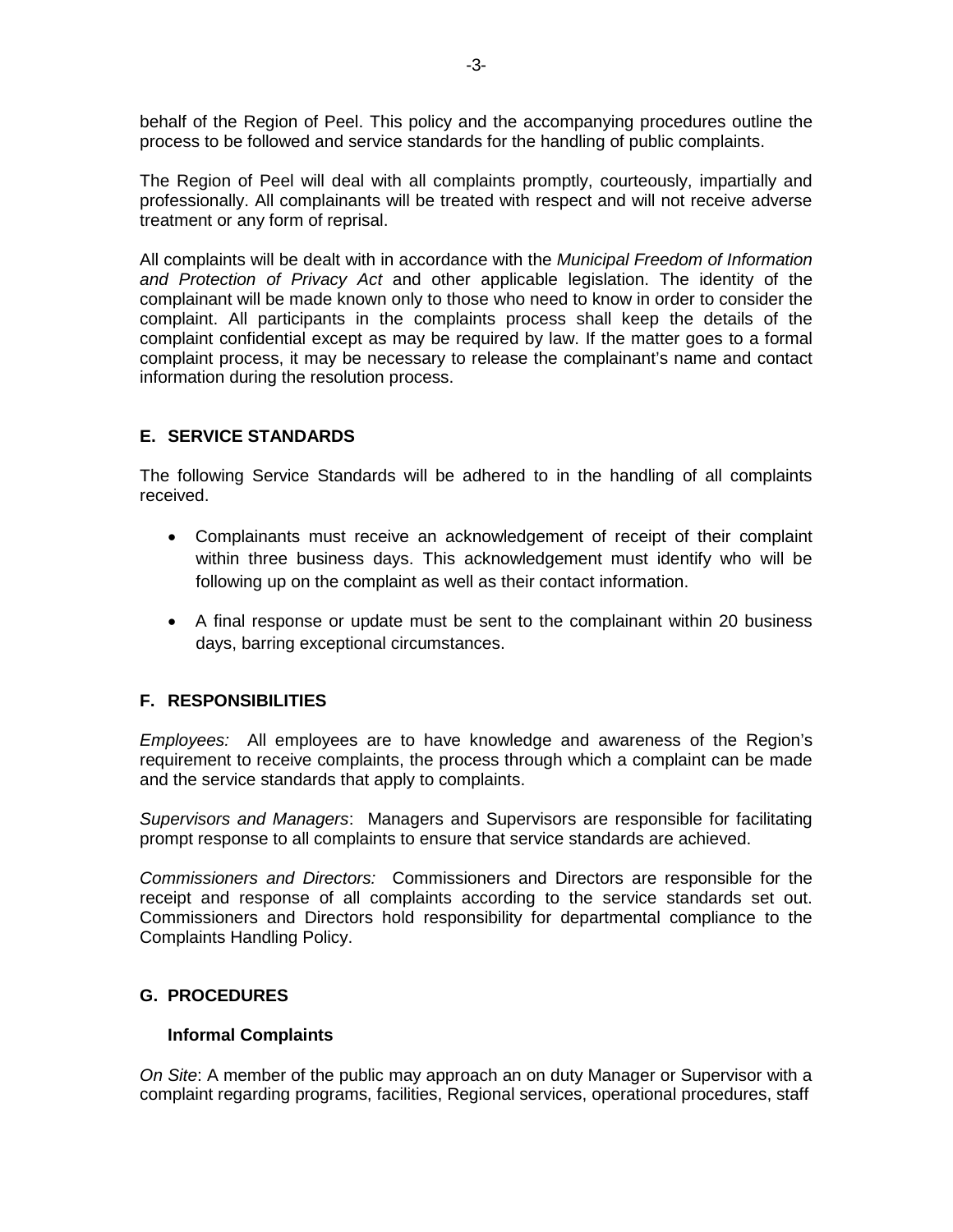or the action or lack of action taken regarding operations, facilities or services provided by the Region of Peel or by a person or body acting on behalf of the Region of Peel. The complainant may be directed to the employee's direct manager, if they are on site. If no manager is available, the employee receiving the complaint will take basic contact information and advise the complainant that a manager will contact them within three business days. If a manager is available they should attempt to defuse the situation and come to an informal resolution.

If the complainant wishes to escalate their concern to the employee's direct manager or the next level of management, but does not want to launch a Formal Complaint, the manager who is involved in the initial discussion will forward the complainant's name, contact information, a brief description of the incident and request for a call back to the appropriate individual (the Manager's Director or Commissioner). The complainant will be advised that they will be contacted within three business days.

*In Person*: Should a complainant wish to file an informal complaint at the Office of the Regional Clerk, they will be offered the option of having the appropriate Director contact them within three business days to discuss their concern. If the complainant agrees, the Regional Clerk or designated staff will obtain their name and contact information and immediately forward this information to the appropriate Director who will contact the complainant within three business days to discuss their complaint. If the complainant advises that they wish to lodge a Formal Complaint, they will be advised of the procedure.

*Mail or Email*: Written complaints received (via regular mail or email or hand-delivered) by the Region will be considered to be informal if they are not on a Formal Complaint form. If an informal complaint is sent to a general Region postal or email address or has been misdirected, the recipient will forward the complaint to the Regional Clerk. The Regional Clerk will provide the complaint to the appropriate Director who will contact the Complainant within three business days to discuss their concerns. If the complainant advises that they wish to lodge a Formal Complaint, they will be advised of the procedure.

Formal Complaints received in the mail room must be forwarded to the Office of the Regional Clerk.

*Telephone:* Managers receiving complaints by telephone will conduct an informal discussion with the complainant with the intention of resolving the issue. Other Regional staff who receive telephone complaints will attempt to put the caller in contact with the appropriate Manager. If the Manager is not available, the employee will obtain the complainant's contact information, provide the Manager's name and advise the complainant that they will receive a call back within three business days.

*Call Centre*: Complaints received at the Call Centre will be forwarded to the appropriate Manager. The Call Centre Representative will obtain the following information only:

• The complainant's name and contact information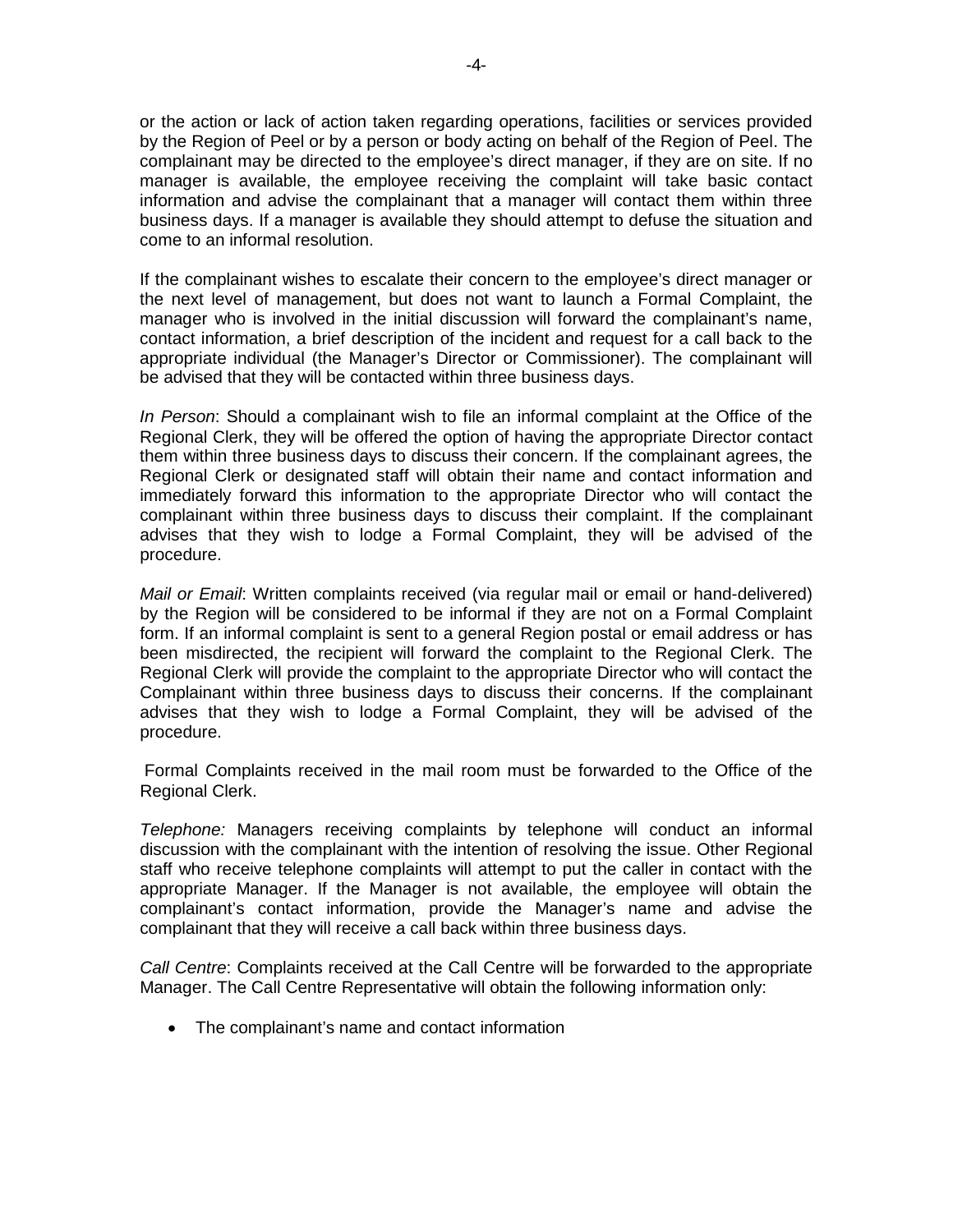- The name of Regional staff that the complainant has dealt with relating to the issue of the complaint, if applicable; and
- Sufficient information (date, time, location of the incident) to direct the complaint to the appropriate Manager.

The complainant will be advised that they will receive a call back from a Manager within three business days. If the complainant advises that they wish to lodge a Formal Complaint, the Call Centre Representative will advise them of the Formal Complaint procedure.

#### Role of the Manager

The Manager receiving a complaint will assess the information to determine if it fits within the scope of this policy. If so, the Manager will gather and review any information available and attempt to resolve the issue informally through discussions with the complainant. The Manager may choose to involve Human Resources or other resources as necessary, if they require assistance and/or guidance. Managers are required to involve their departmental Human Resources representative prior to taking any disciplinary action against Regional staff.

Managers must ensure all staff involved in the resolution of the complaint are aware of their responsibility to keep the issue confidential and respect the privacy rights of all parties involved.

#### Records of Informal Complaints

The details of Informal Complaints should be noted as soon as possible and may include such information as when and where and how the alleged issue raising the complaint occurred, who was involved, and the names of any witnesses. These notes may be required if a Formal Complaint is filed.

Complaints that are informally resolved to the complainant's satisfaction will not be tracked. However, any records pertaining to the resolution of Informal Complaints, are to be maintained within each department in accordance with any existing policies or bylaws. Any disciplinary action resulting from an Informal Complaint will be maintained in accordance with established Human Resources procedures and policies.

#### Unresolved Complaints

If the issue cannot be resolved informally, or the complainant requests a formal investigation into the alleged misconduct, a Formal Complaint Form must be submitted.

### **Formal Complaints**

Formal Complaints must be submitted to the Office of the Regional Clerk via regular mail, email or in person using the Public Complaints Form. The form can be found on the Region of Peel website or is available from the Office of the Regional Clerk.

The Regional Clerk or designated staff is solely responsible for: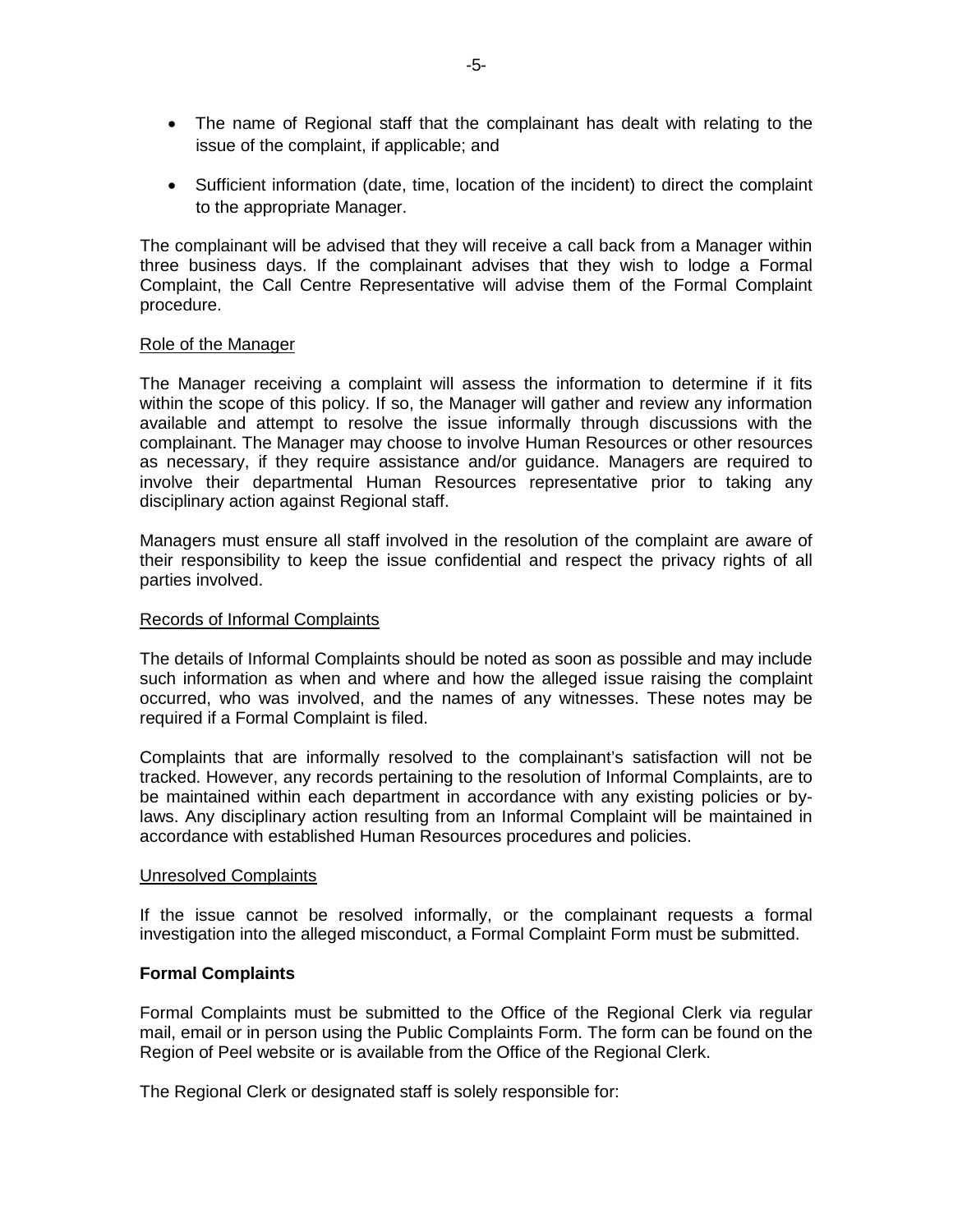- Receiving and date stamping the complaint;
- Ensuring it is completed and signed;
- Creating and maintaining a record of all Formal Complaints received for statistical purposes;
- Acknowledging receipt of the complaint within three days of receipt; and
- Forwarding the complaint to the appropriate Commissioner and noting who the complaint was forwarded to.

The information may be used to verify or demonstrate the number of Formal Complaints received by the Region and to monitor complaint resolution progress. The Office of the Regional Clerk will provide a summary to Regional Council on an annual basis.

Once the Formal Complaint is logged, a confidential copy of the complaint will be forwarded via inter-office mail to the Chief Administrative Officer, with the original going to the appropriate designated Regional Official (the "Designate") according to the Investigation of Complaints section of this policy.

## Details of Formal Complaint

The complaint should provide details of the grounds of the complaint, factual information of when and where the incident occurred, and a description of what happened. All complaints must be signed by the complainant or their authorized agent. In the case of a complaint made on behalf of a person under 18 years of age, a parent or legal guardian may sign; in the case of a person with a disability, their Legal Guardian may sign.

### Complaints Not Considered

Anonymous complaints will not be considered.

Complaints should be made as soon as possible following the incident giving rise to the complaint. Complaints filed 90 days or more after the incident will only be investigated if the Commissioner determines that circumstances exist to reasonably justify investigating beyond 90 days from the incident.

### Investigation of Formal Complaint

All Formal Complaint forms with the details of the complaint and any attachments will be forwarded to the appropriate Designate as follows:

• Complaints regarding a citizen member of a committee to the Chief Administrative Officer;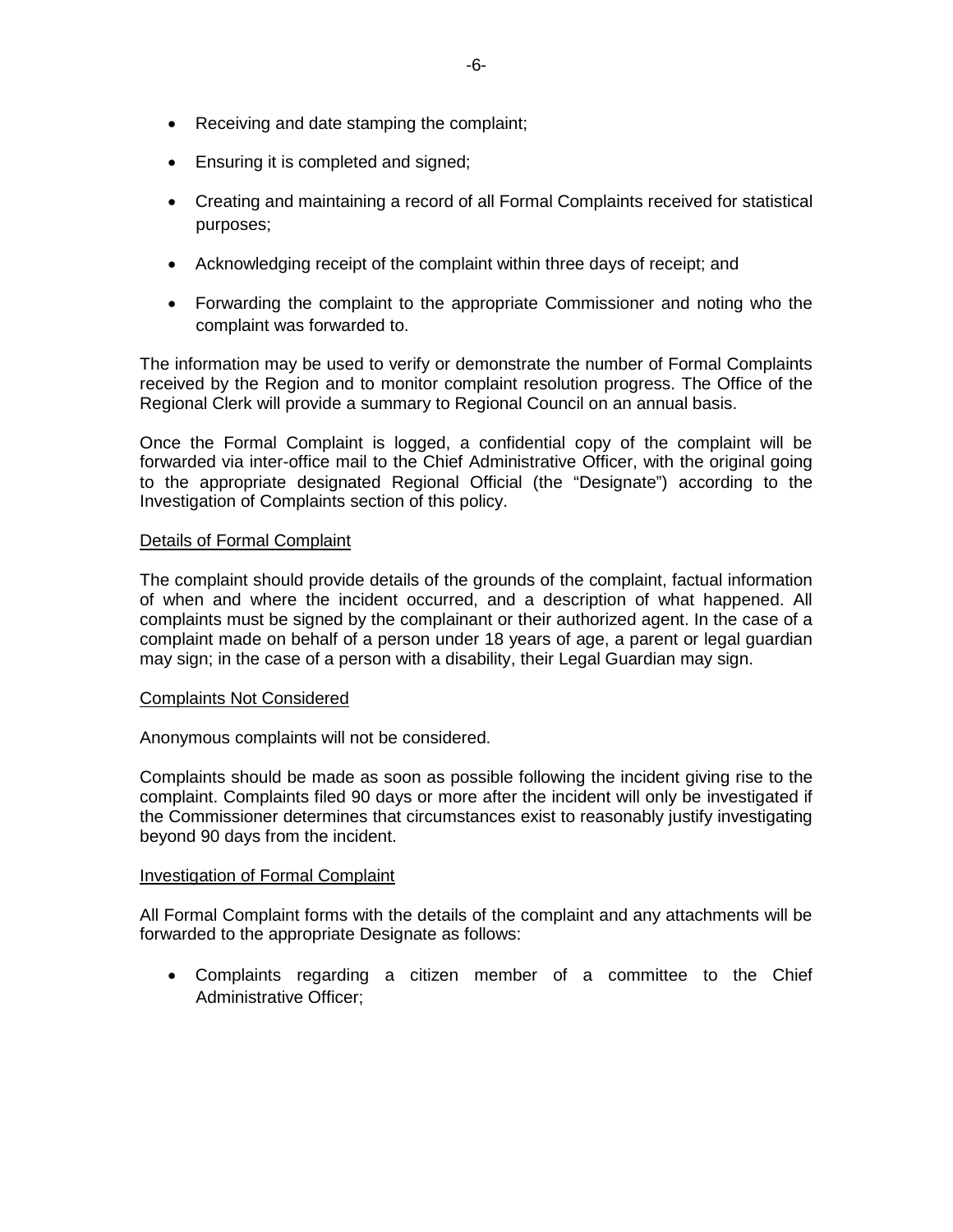- Complaints regarding Regional Employees, including Managers, Supervisors and volunteers, to the Director of the employee's Division;
- Complaints regarding a Director to the applicable Commissioner;
- Complaints regarding the Regional Clerk to the Chief Administrative Officer;
- Complaints against Commissioners to the Chief Administrative Officer; and
- Chief Administrative Officer complaints are referred to the Regional Chair.

The Designate, or their appointed delegate, will assume responsibility for the complaint at this point.

The Designate is responsible for conducting any investigation of the complaint. The Designate may delegate the investigation as appropriate but the Designate remains responsible for reporting the Complaint as per the Service Standards.

The investigation will be made in context of existing Region of Peel policies and procedures, accepted practices, and relevant legislation in place at the time of the incident.

The Region's expectations regarding the general behaviour of employees are outlined in various Region of Peel by-laws, agreements, policies and procedures, the Employee Code of Conduct, the Regional Values, and rules and regulations including but not limited to Corporate Policy and Procedure, Human Resources, Fraud and Theft, Conflict of Interest and Respectful Workplace.

If the Investigator deems the complaint to be Frivolous or Vexatious it will not be pursued. The Designate will advise the complainant, in writing, of the Investigator's decision and the reasons for it, and copy the Chief Administrative Officer and the applicable Commissioner.

A complaint shall be deemed Frivolous or Vexatious if the complaint was initiated with the intent to embarrass or annoy the employee or Manager, Director, Commissioner or CAO or if it is part of a pattern of conduct by the Complainant that amounts to an abuse of the complaints process, as determined by the CAO.

The Designate shall assess the information to determine if it fits within the scope of this policy. If so, the Designate will gather and review any information available and attempt to resolve the issue through discussions with the complainant. The Designate may choose to involve Human Resources or other resources as necessary, if they require assistance and/or guidance. Designates are required to involve their departmental Human Resources representative prior to taking any disciplinary action against Regional staff.

Designates must ensure all staff involved in the resolution of the complaint are aware of their responsibility to keep the issue confidential and respect the privacy rights of all parties involved.